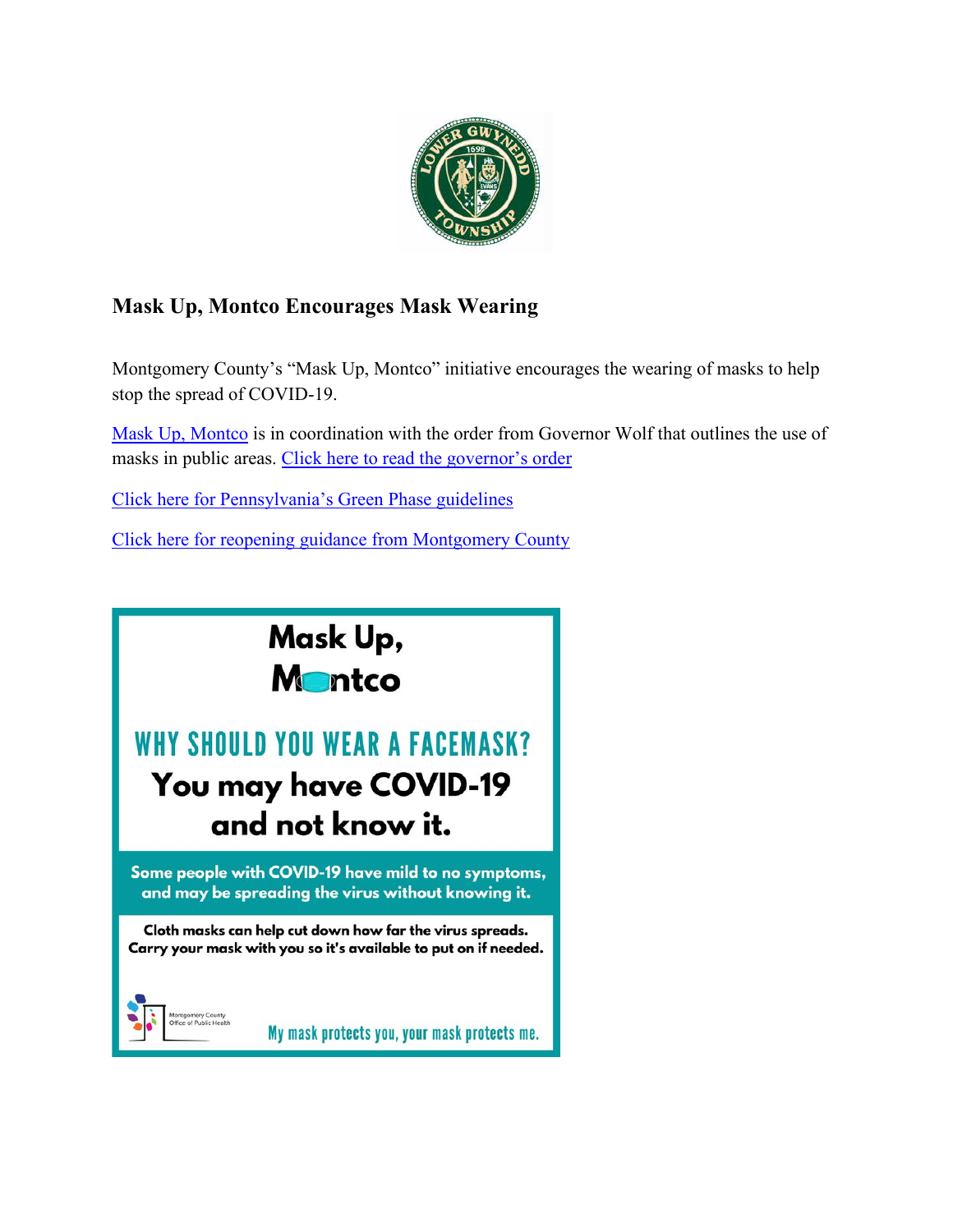## **Montgomery County Looking to Slow the Spread Of COVID-19**

Bars and Restaurants Being Monitored for Compliance as COVID-19 Case Rise. Failure to comply may result in citations, fines, and revocation of licenses.

[Click here for the Guidelines updated on July 15, 2020](https://www.media.pa.gov/pages/Education-details.aspx?newsid=904)

- Standing in bar areas is not permitted. All patrons must be seated.
- All customers must wear masks while entering, exiting, or traveling throughout the restaurant or bar. Masks may be removed while seated.
- Employees are required to wear masks while working at a restaurant or bar.
- Occupancy is limited to 25 percent of stated fire-code maximum occupancy for indoor dining, or 25 persons for a discrete indoor event or gathering in a restaurant. The maximum occupancy limit includes staff.

#### **Township Staff Available by Appointment**

The Lower Gwynedd Township Building is open but appointments are necessary. Please call 215-646-5302 to schedule a visit. If possible, please conduct business online or by phone for the health and safety of yourself and staff.

### **Upcoming Meetings**

The Board of Supervisors will meet virtually at 7 p.m. on July 28. The Parks and Recreation Board will meet at 6:30 p.m. on July 28. Please visit the [Township's website](https://www.lowergwynedd.org/website-resources/calendar.aspx) for more information the week of July 27.

### **Resources Available To Combat Spotted Lanternfly**

The Spotted Lanternfly is an invasive insect that is once again active in the region. Penn State Extension has developed a list of resources for learning about the Spotted Lanternfly and tips for how you can help stop its spread.

[Click here for the Penn State Extension resource website](https://extension.psu.edu/spotted-lanternfly)